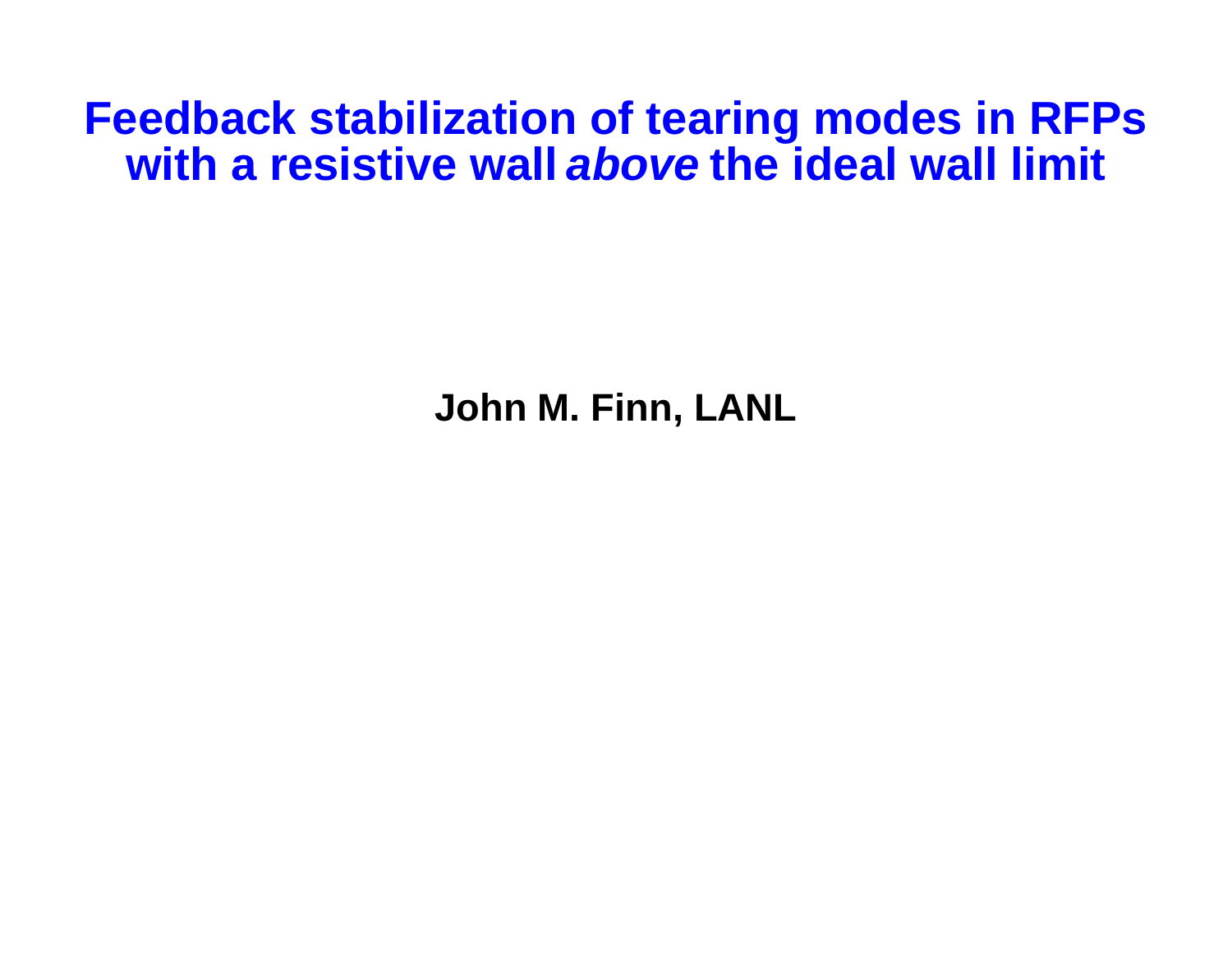## **Background**

- Known: resistive wall modes can be unstable when perfectly conducting (PC) wall stabilizes
- Earlier work: feedback: sensing  $\widetilde{B}$  $r_r$  or  $\widetilde{B}$  $_{\theta}$  (normal or tangential)
- $\bullet \,$  Tokamaks or RFPs :: increasing or decreasing  $q(r)$  profile
- New: we sense a combination of  $\widetilde{B}$  $r$  and  $\widetilde{B}$  $\bm{\mathsf{D}}\bm{\theta}$
- New: stability of tearing modes is possible **ABOVE** the wall stabilization regime. For ideal modes? No.
- Related to *virtual wall* of Bishop (1989)? For  $Re(\omega) = 0$ , it is qualitatively related. Otherwise no.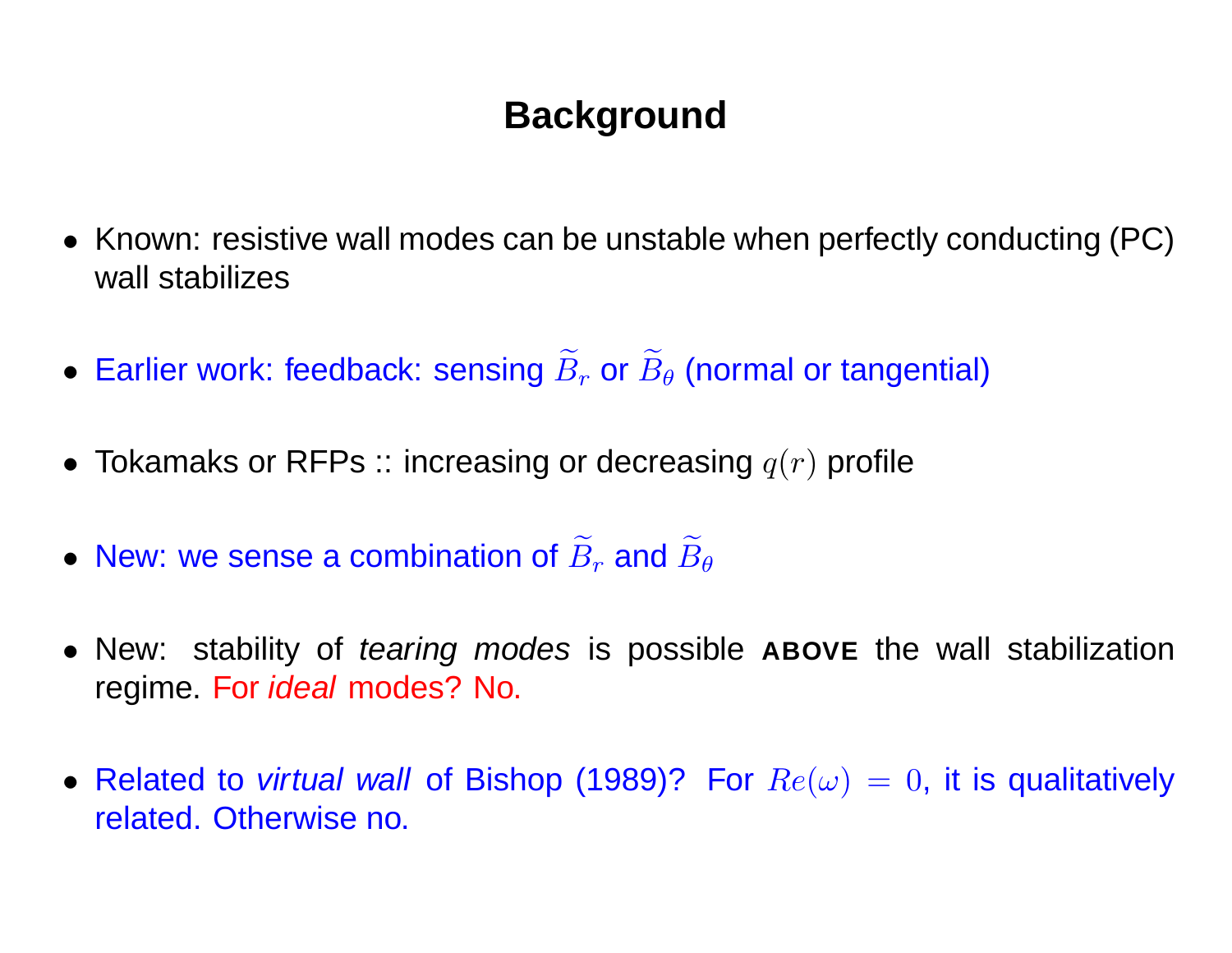• Applications: stabilizing the tearing modes in RFPs for single (or quasisingle) helicity operation in RFPs; controlling amplitude of  $m = 0$  modes to weaker coupling of  $m = 1$  modes; possibly control the amplitude of neoclasical tearing modes in tokamaks.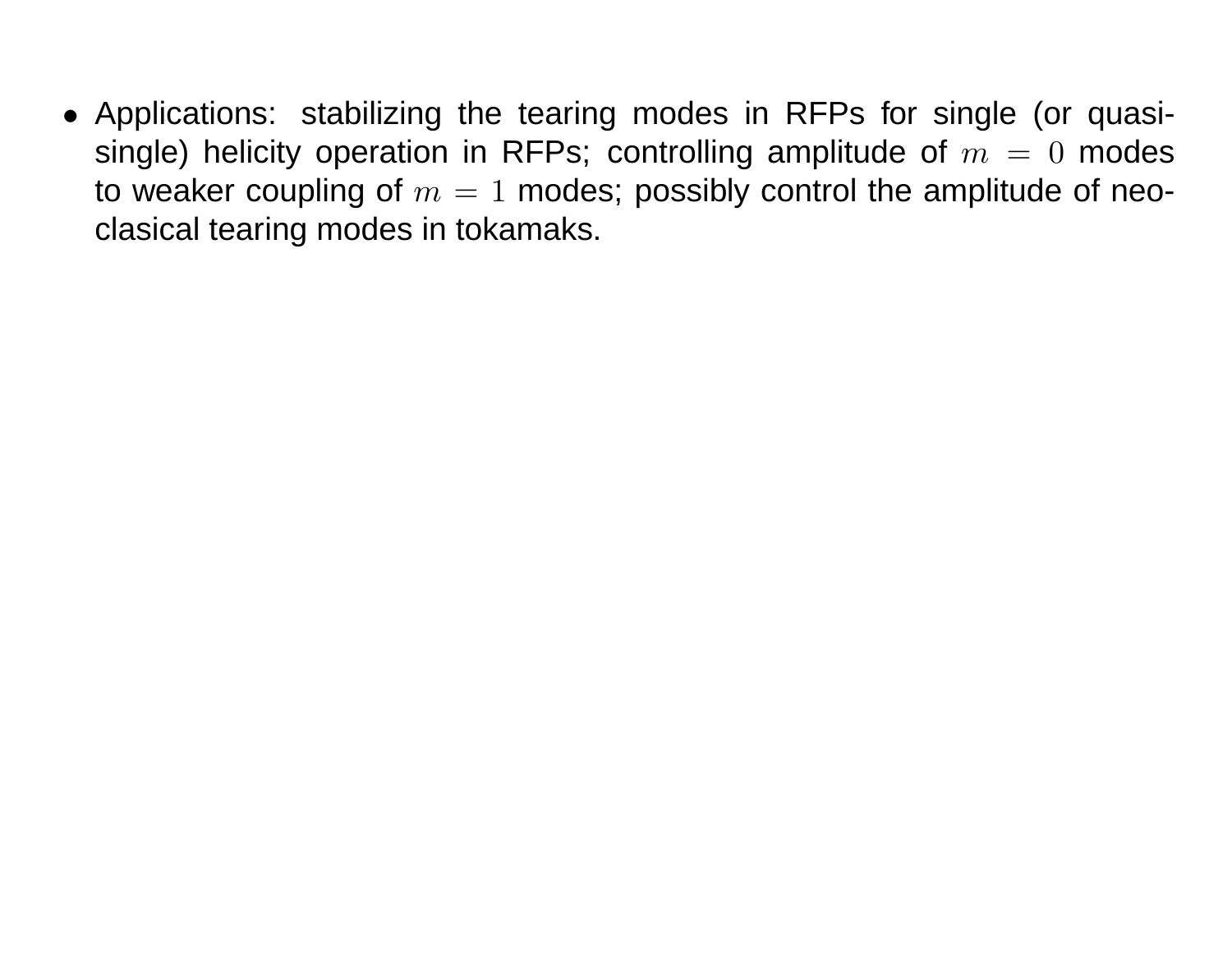### **RADIAL AND TANGENTIAL SENSING (REVIEW)**

- $\boldsymbol{\nu}$  Tangential ( $\widetilde{B}$  $_{\theta}$ ) sensing was found to work better than radial ( $\widetilde{B}$  $_{r})$  sensing [Y. Q. Liu, A. Bondeson et al., Phys. Plasmas **2000**; C. M. Fransson et al., Phys. Plasmas **2000**; A. Bondeson et al., Nucl. Fusion **2002**; M. S. Chu et al., Nucl. Fusion **2003**; M. S. Chu et al., Phys. Plasmas **2004**, J. M. Finn, Phys. Plasmas **2004**].
- $\blacktriangleright$  It appears to work better because it is less sensitive to  $m \to m \pm 1$  coupling
- ✔ Works better in DIII-D too.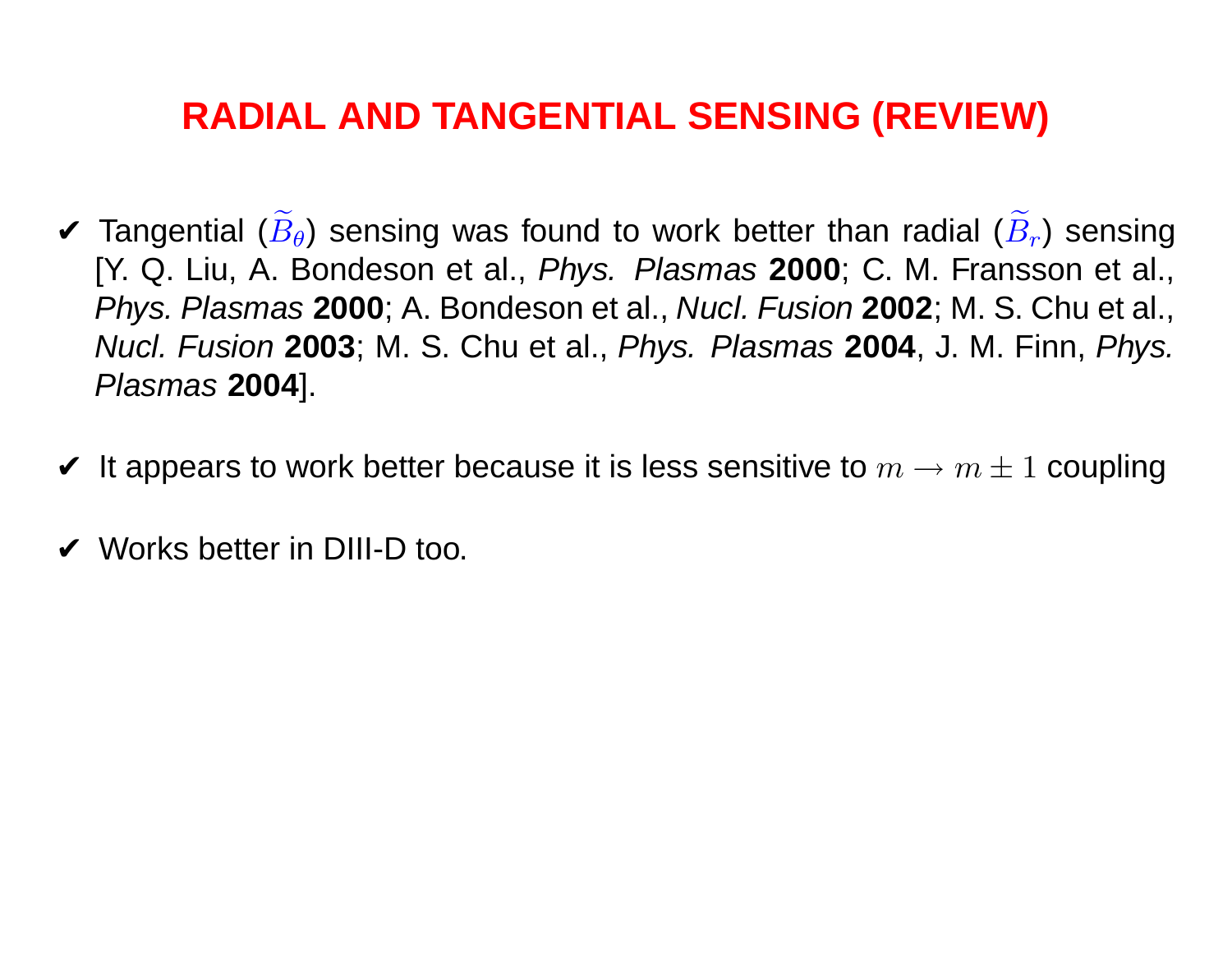# **MODEL**

**X** Cylindrical tokamak model, reduced  $(R/a \gg 1)$  resistive MHD equations, resistive wall (RW) at plasma edge, control flux (single  $m, n$ ) applied at  $r_c$ 

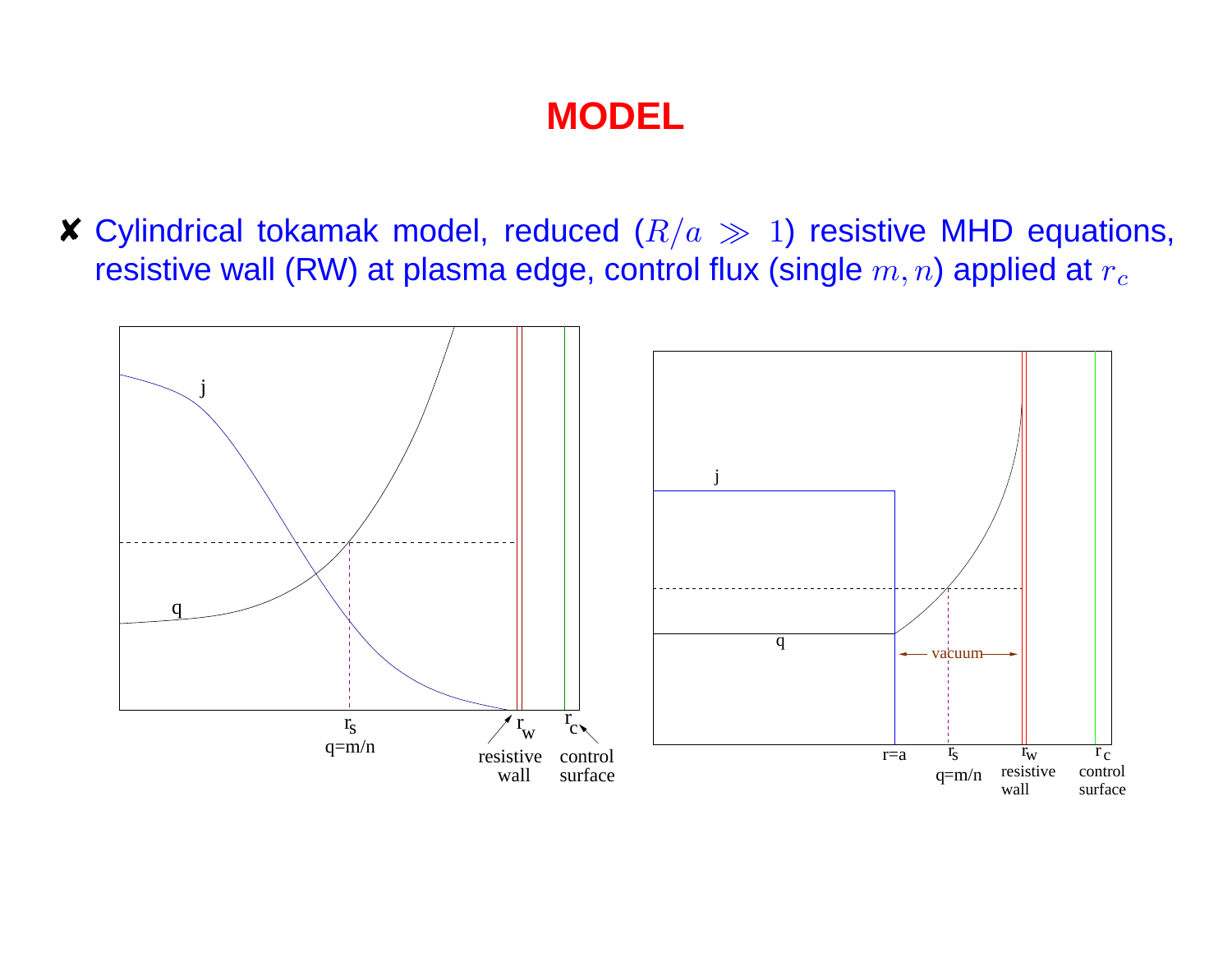#### **Resistive wall tearing mode – reduced MHD**

$$
\mathbf{B} = \nabla \psi \times \hat{z} + B_0 \hat{z} \quad \mathbf{j} = j_z \hat{z} = -\nabla^2_{\perp} \psi
$$

$$
\mathbf{B} \cdot \nabla \tilde{j}_z + \tilde{\mathbf{B}} \cdot \nabla j_z = \rho d\omega/dt \qquad \nabla^2_{\perp} \tilde{\psi} - \frac{m}{r} \frac{j'_z}{\mathbf{k} \cdot \mathbf{B}} \tilde{\psi} = 0 \quad vac.
$$

Matching at  $r = r_s$  ( $q = m/n$ ) – visco-resistive *ct.* psi tearing matching condition:

$$
[\psi']_{r_t} = \gamma \tau_t \psi(r_t) \quad \tau_t \sim \mu^{1/6} / \eta_p^{5/6} (k \cdot B)^{1/3}
$$

Matching at  $r = r_w$  – resistive wall – thin wall (ct. psi) matching condition:

$$
[\psi']_{r_w} = \gamma \tau_w \psi(r_w) \quad \tau_w \sim r_w \delta / \eta_w
$$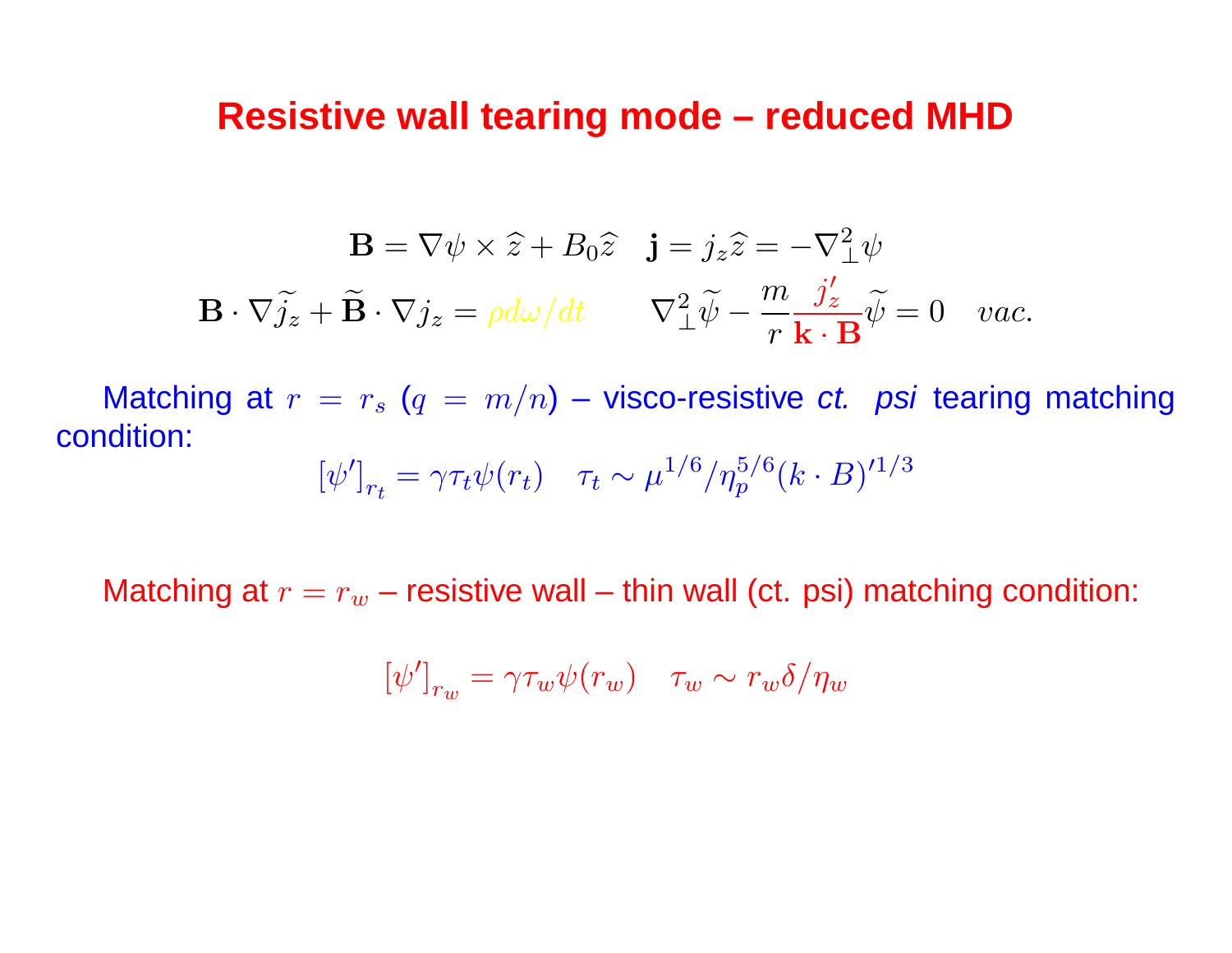### **FEEDBACK MODEL**

Feedback – linear combination of radial field  $\psi(r_c) = -G\psi(r_w)$  and poloidal field  $\psi(r_c) = K \psi'(r_w-)$  [ $\widetilde{B}$  $r = i m \psi / r; \, \widetilde{B}$  $\theta = -\partial \psi/\partial r$ ]

$$
\psi(r_c) = -G\psi(r_w) + K\psi'(r_w-)
$$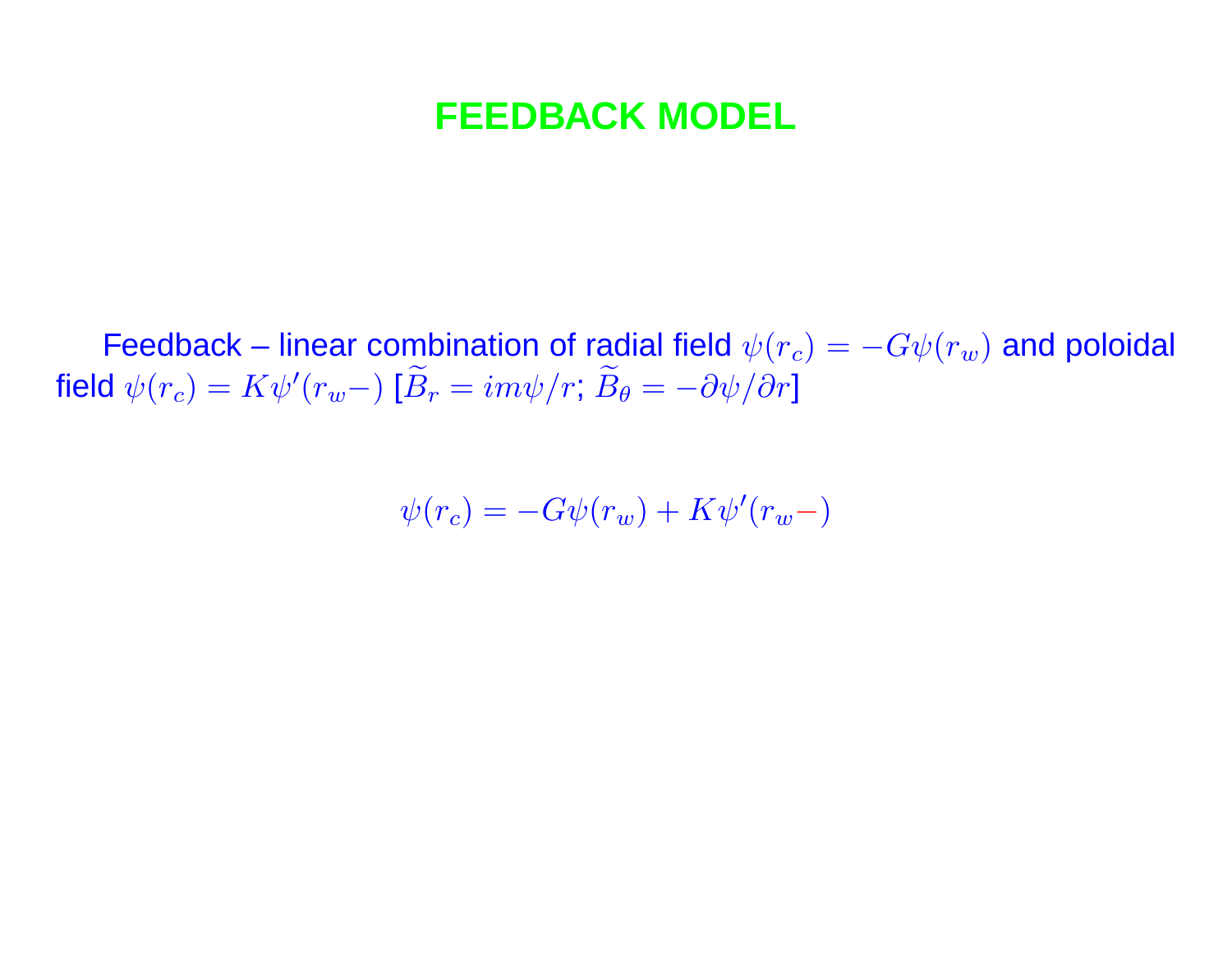### **RW TM (cont)**



 $\Delta_1 < 0 \implies$  TM is stable with PC (perfectly conducting) wall at  $r_w$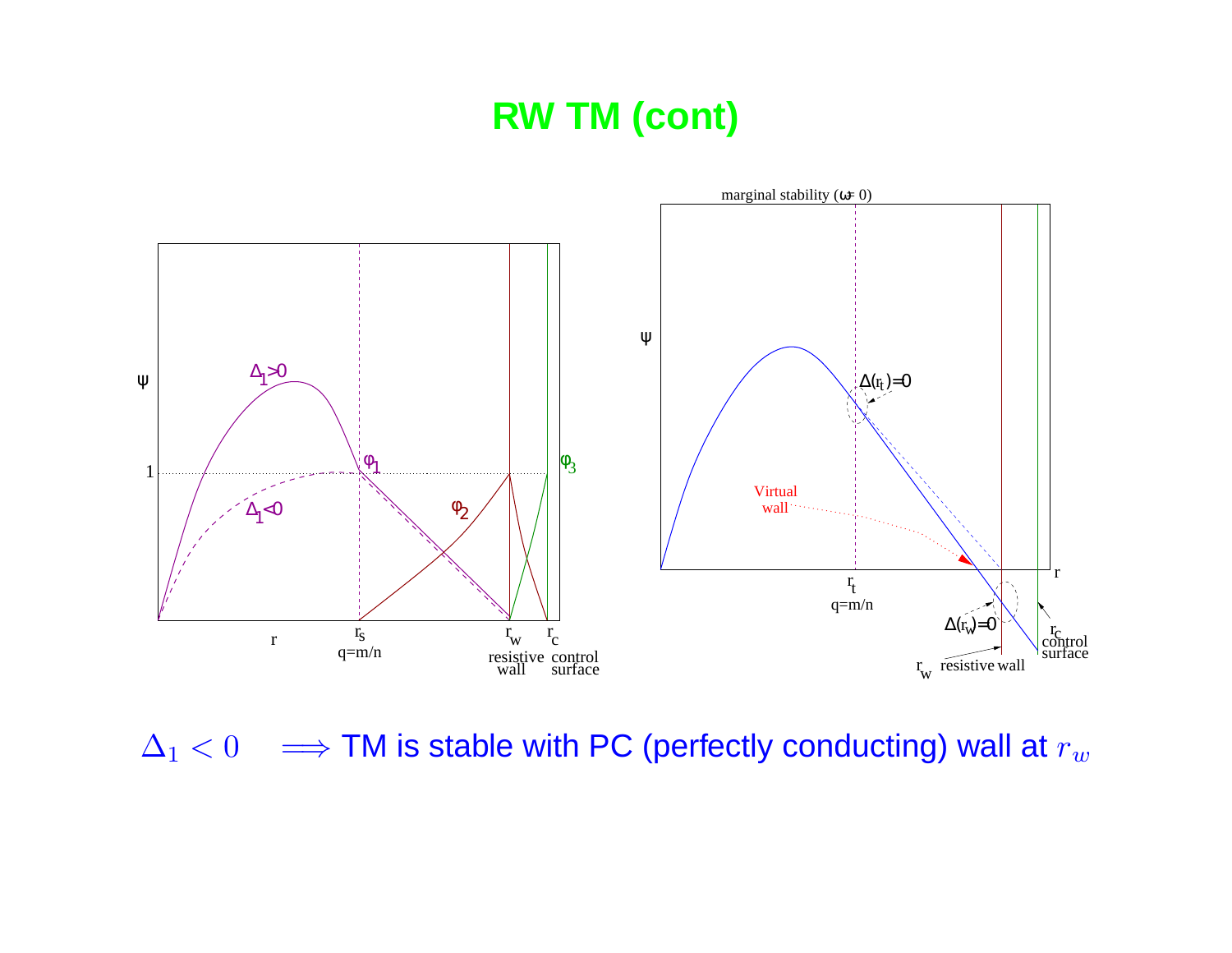$\Delta_1 > 0$  =  $\Rightarrow$  TM is unstable with PC wall at  $r_w$ 

$$
\begin{bmatrix}\n\Delta_1 - \gamma \tau_t & l_{12} & 0 \\
l_{21} & \Delta_2 - \gamma \tau_w & l_{23} \\
-Kl_{21} & -G + Kl_{22}^{(-)} & 1\n\end{bmatrix}\n\begin{bmatrix}\n\alpha_1 \\
\alpha_2 \\
\alpha_3\n\end{bmatrix} = 0
$$

$$
\begin{bmatrix}\n\frac{\Delta_1}{\tau_t} - \gamma & \frac{l_{12}}{\tau_t} \\
\frac{l_{21}(1 - Kl_{23})}{\tau_w} & \frac{\Delta_2 - l_{23}(G - Kl_{22}^{(-)})}{\tau_w} - \gamma\n\end{bmatrix}\n\begin{bmatrix}\n\alpha_1 \\
\alpha_2\n\end{bmatrix} = 0
$$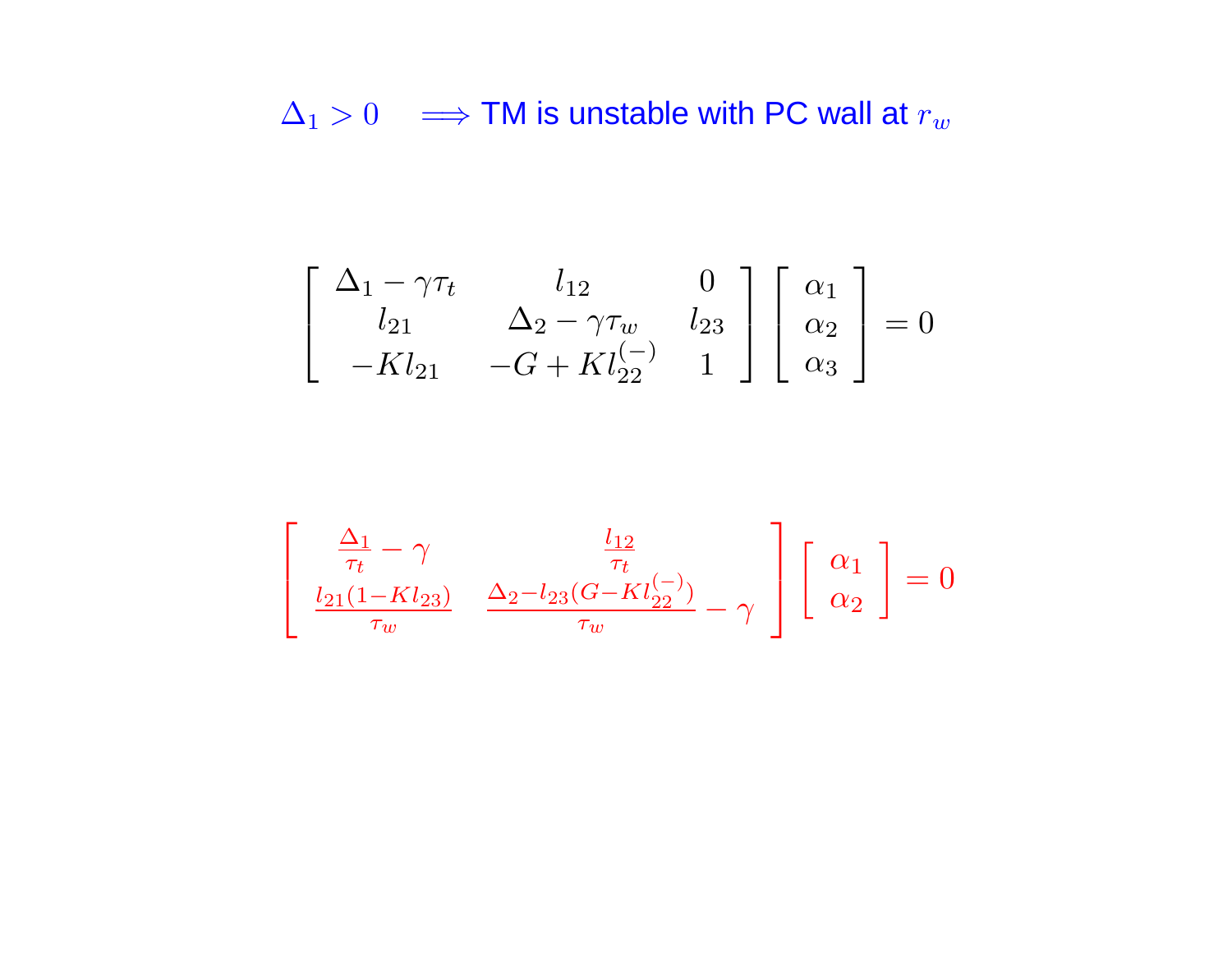### **Stability conditions**

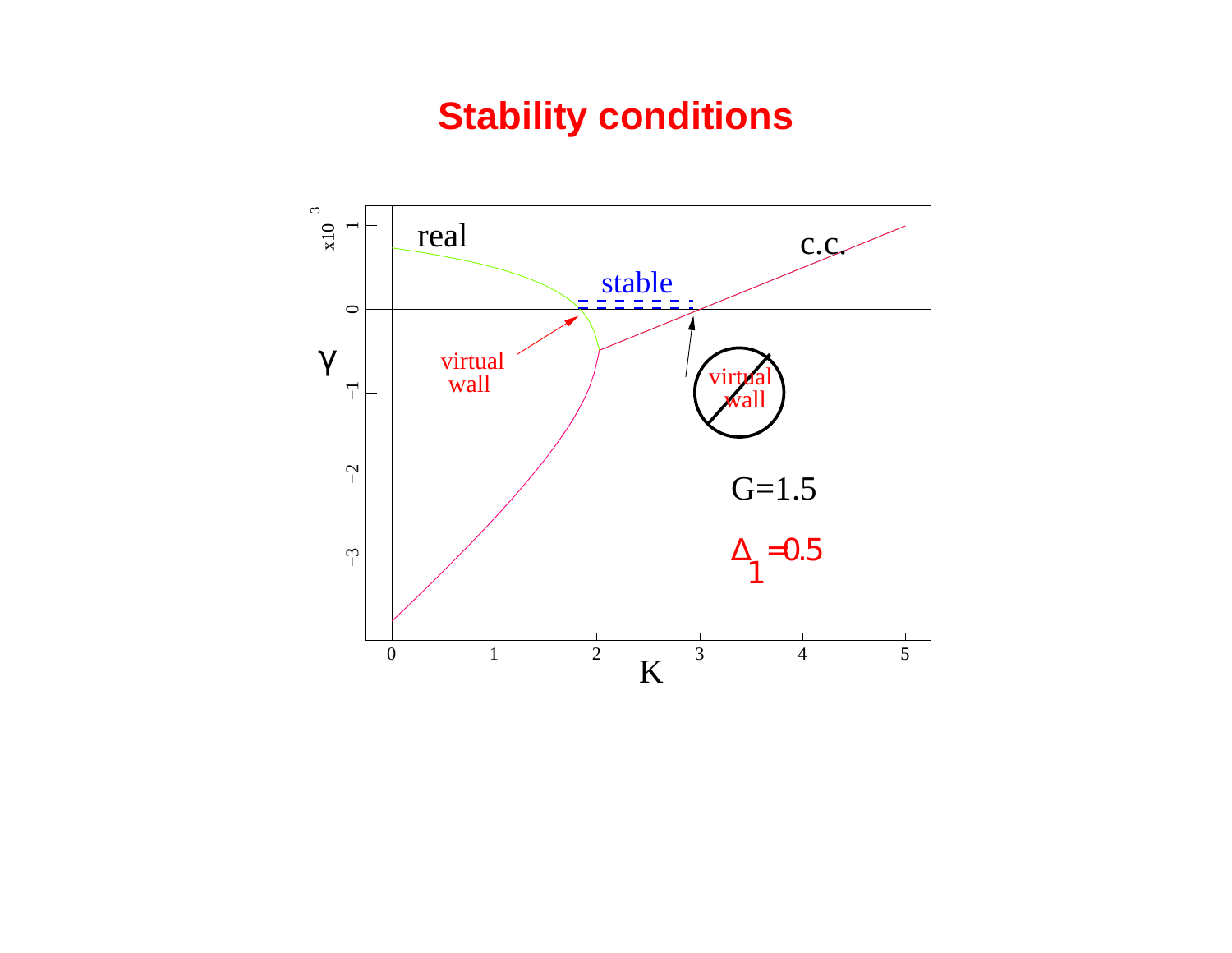### **Stability regimes in** G, K

 $\tau_w/\tau_t = 1$  : Real marginal ... C.c. marginal ... Stable region



**Always a stability window!** Thinner, with large G, K, for large  $\Delta_1$ . For  $\Delta_1$ large enough,  $G$  and  $K$  are both required.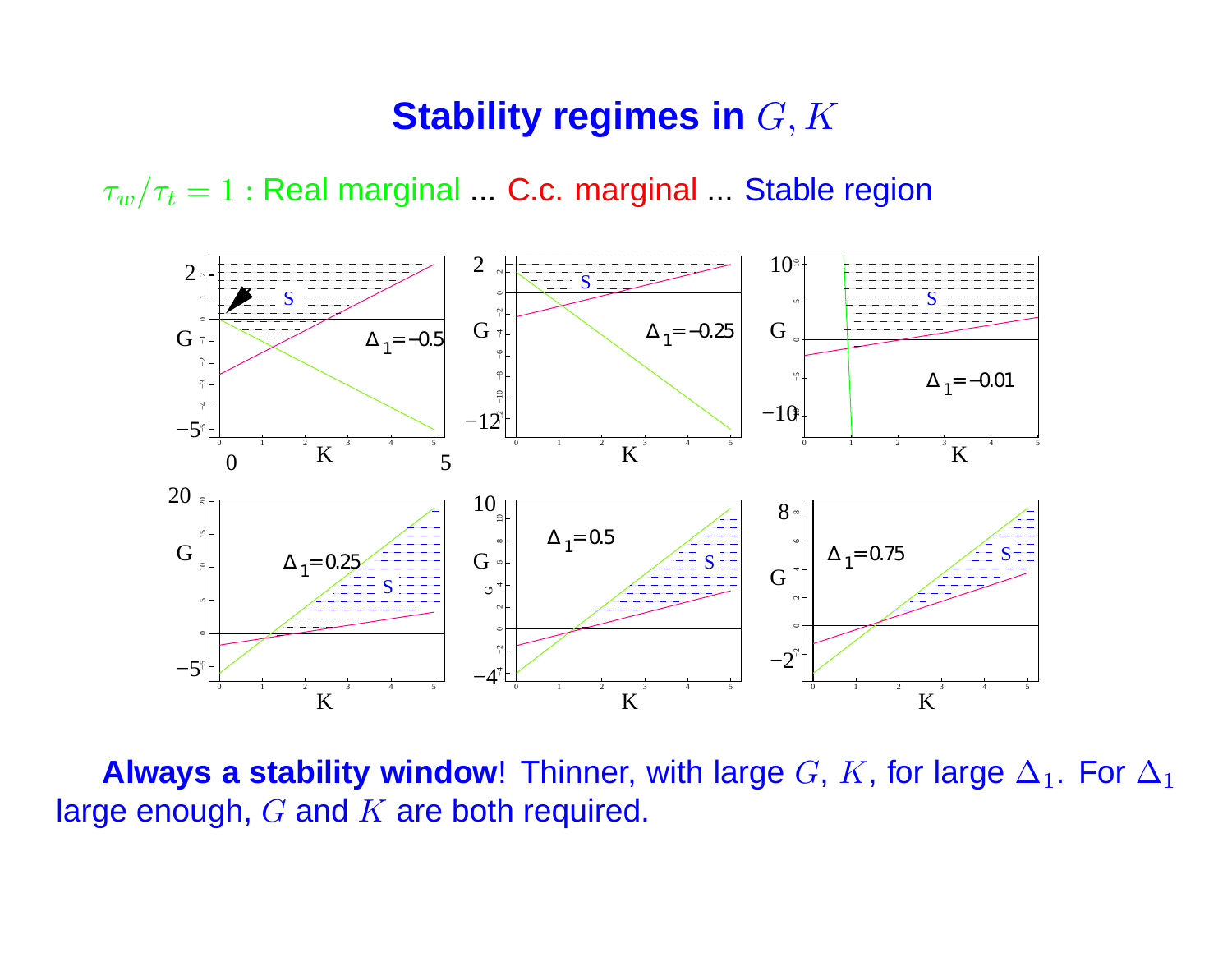# **The effect of**  $\tau_w/\tau_t$

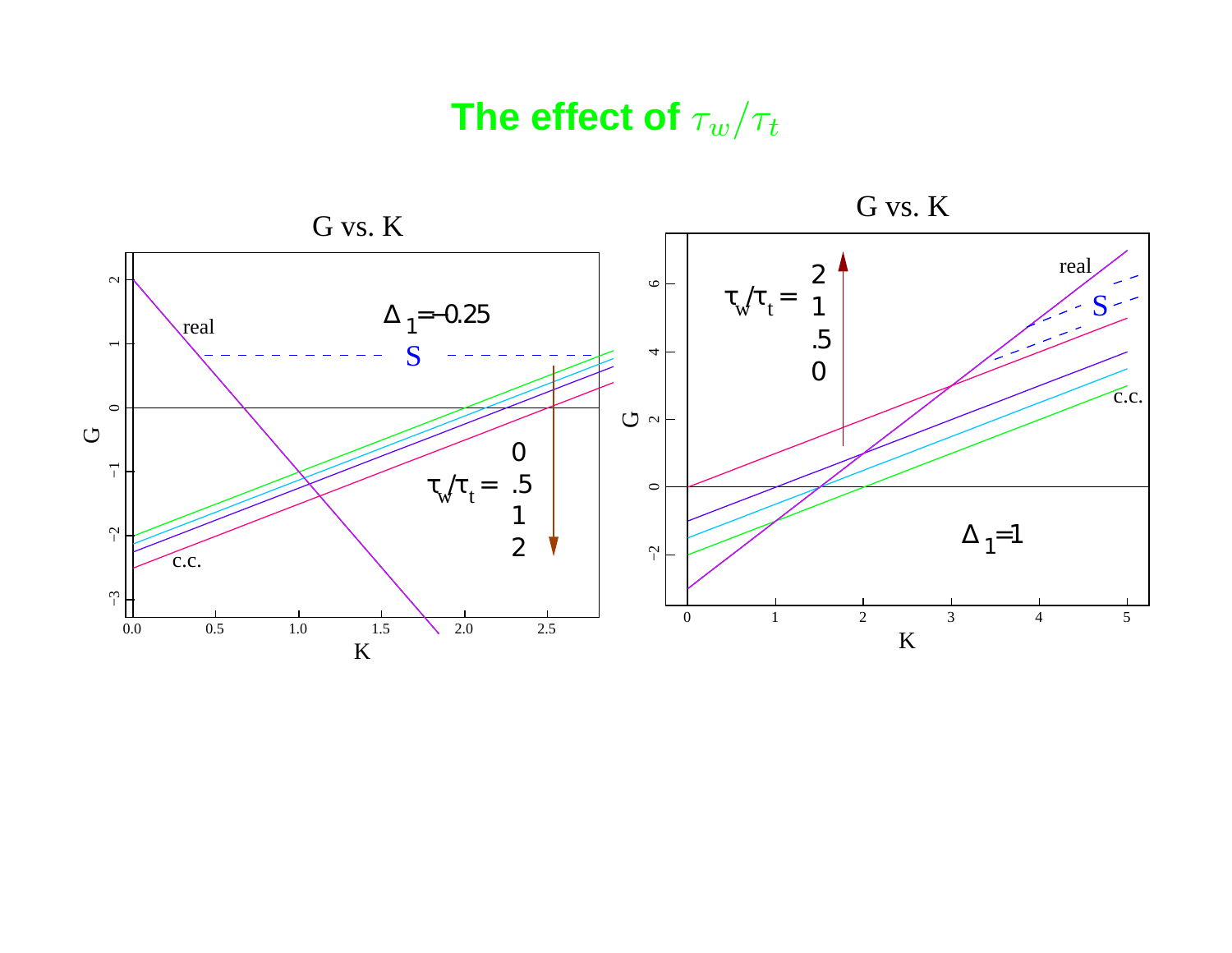# **The effect of**  $\tau_w/\tau_t$ :

Making resistive wall thicker or less resistive ( $\tau_w$  larger)

- $\bullet~~ \tau_w/\tau_t$  helps in the wall stabilization regime ( $\Delta_1 < 0$ ). Slow penetration of flux from mode in the plasma slows mode.
- $\bullet\,$  Harms above wall stabilization regime  $(\Delta_1>0).$  Prevents penetration of the feedback flux.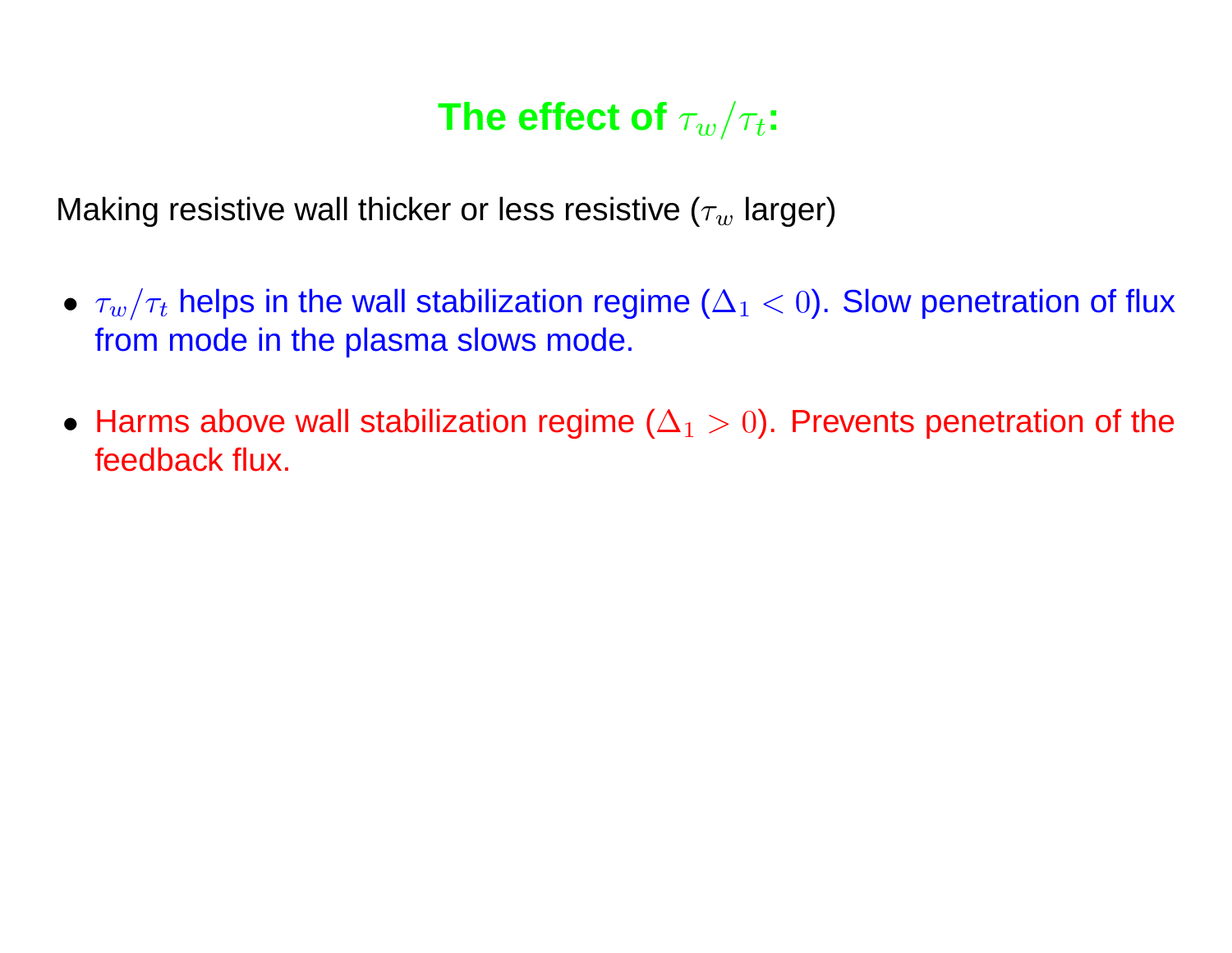**Feedback based on tangential field outside the resistive wall**

$$
\psi(r_c) = -G\psi(r_w) + K\psi'(r_w+)
$$

No stabilization above  $\Delta_1 = 0$ , where tearing mode is wall stabilized.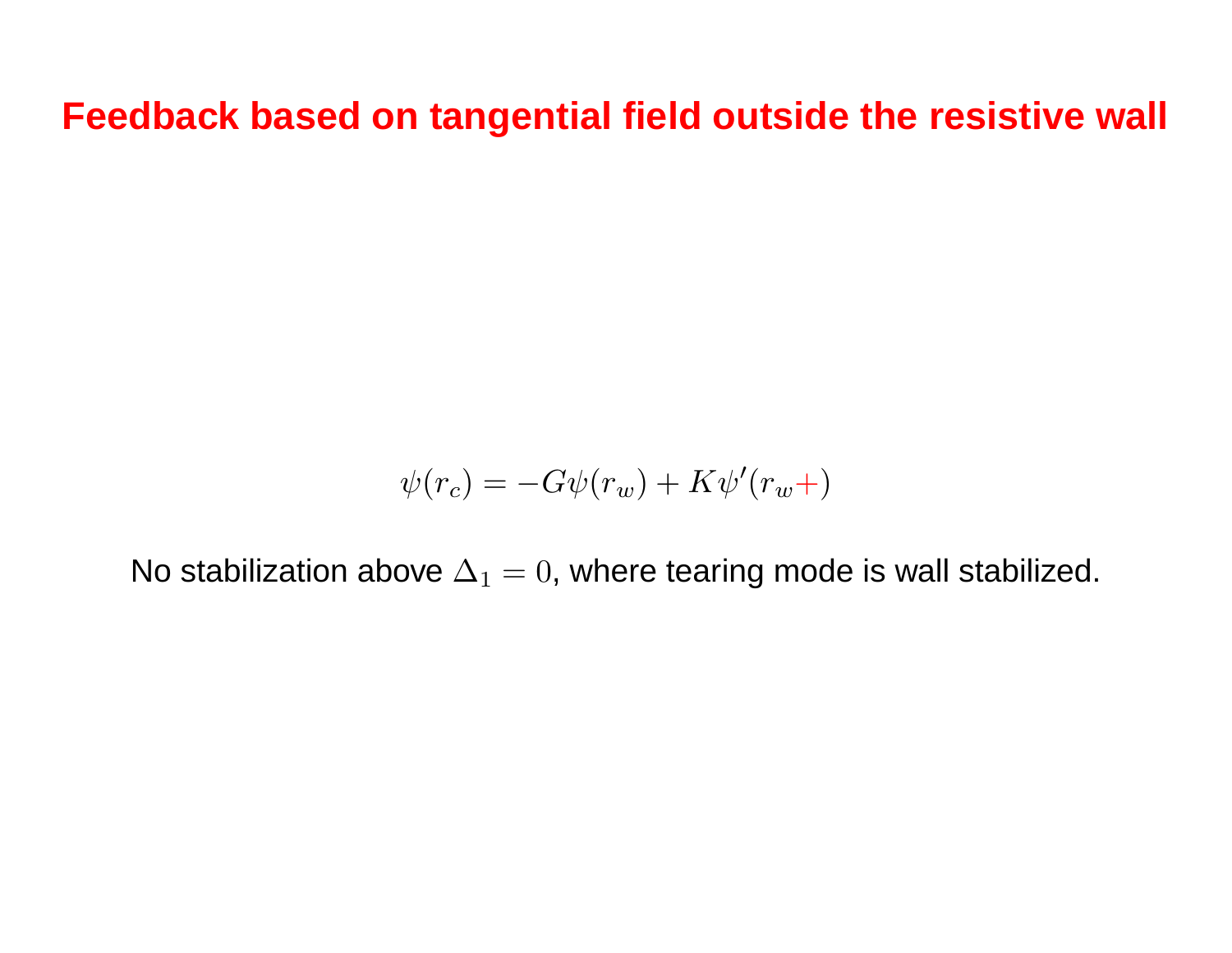### **Ideal plasma nonresonant external modes – mode rational surface in vacuum. Non-resonant RFP modes**



Wall stabilization:  $1.5 < \widehat{\beta}$  $\beta < 2.0$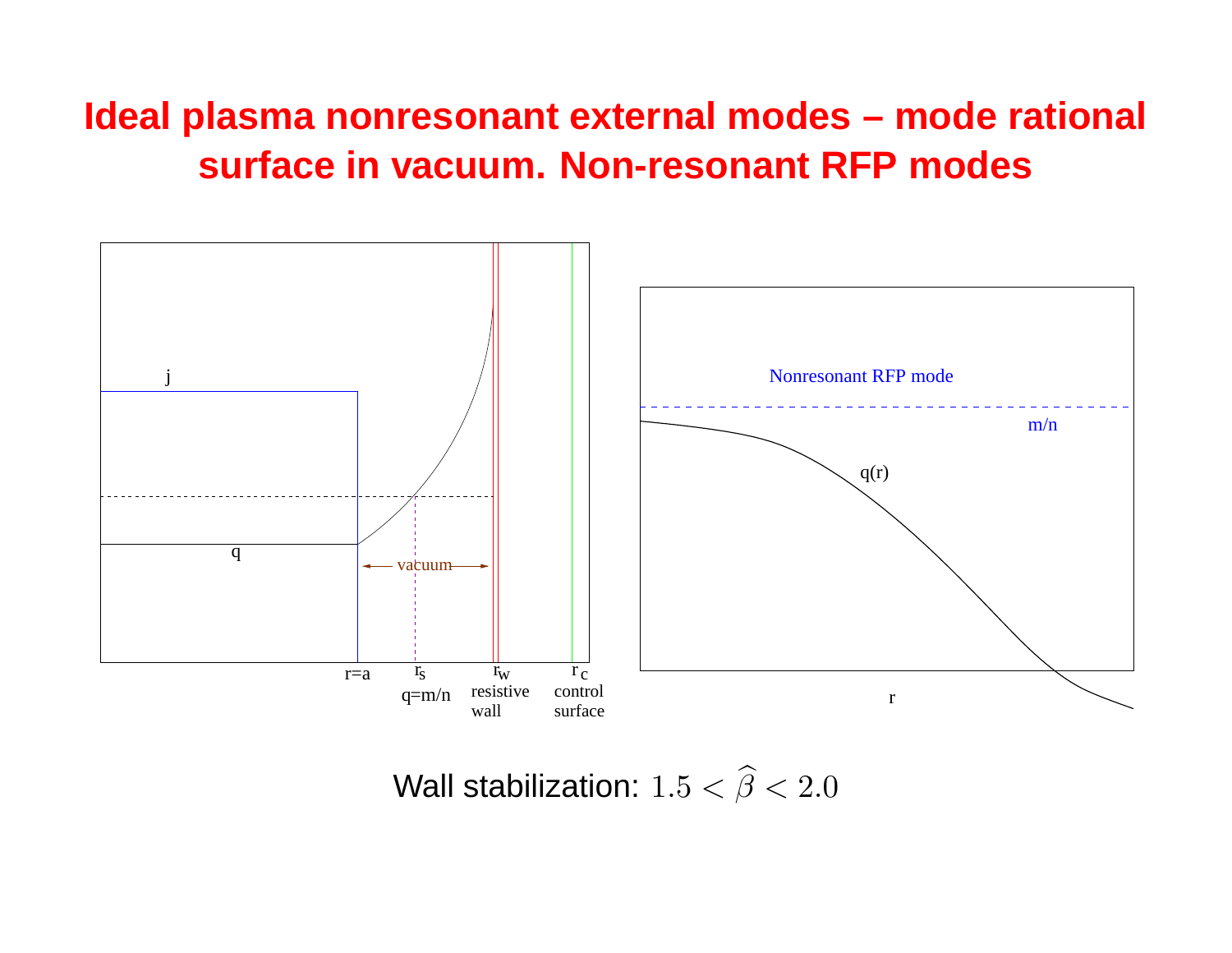

Unstable  $\widehat{\beta}$  $\beta > 2$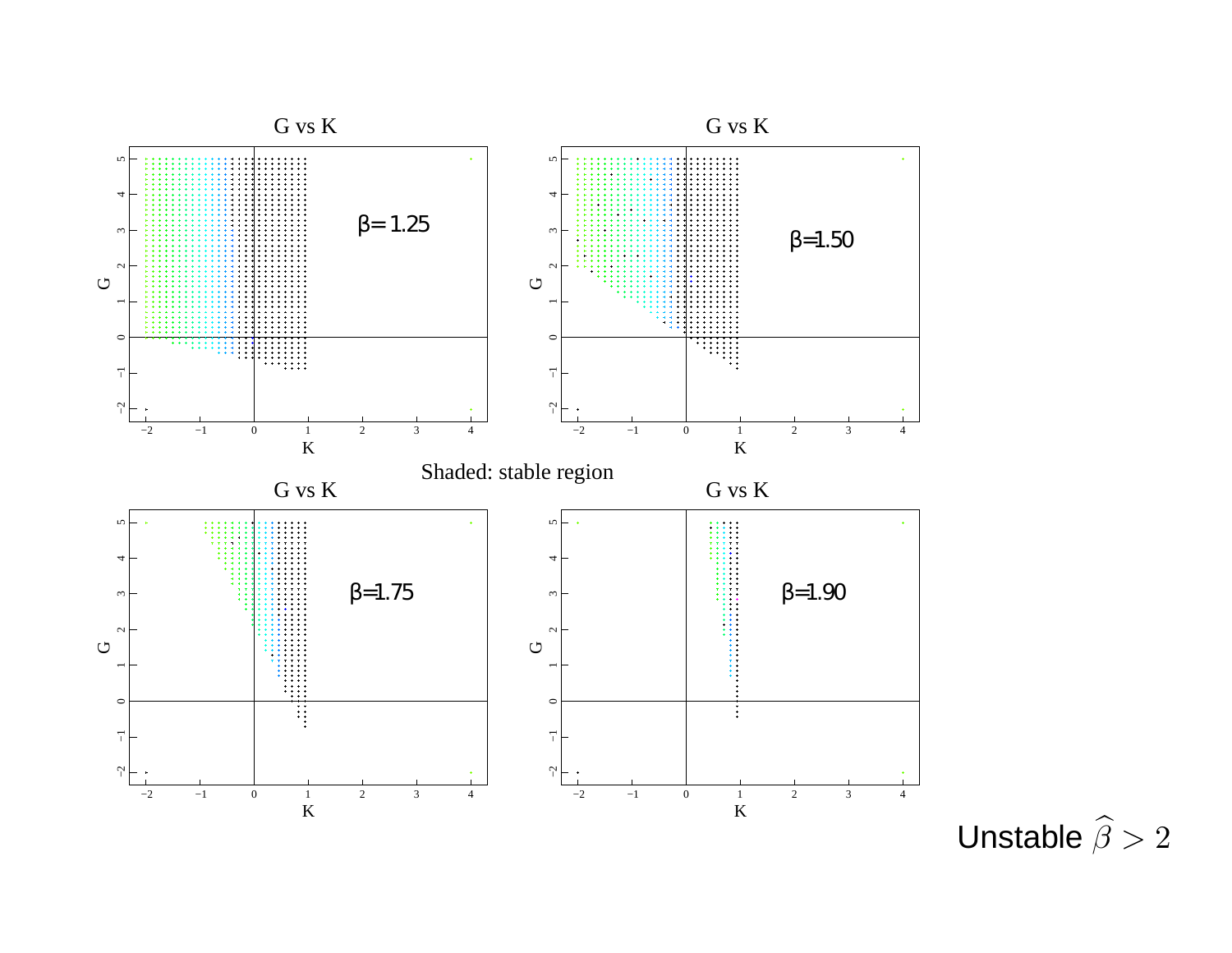

### **RFP-like** <sup>q</sup> **profiles – tearing**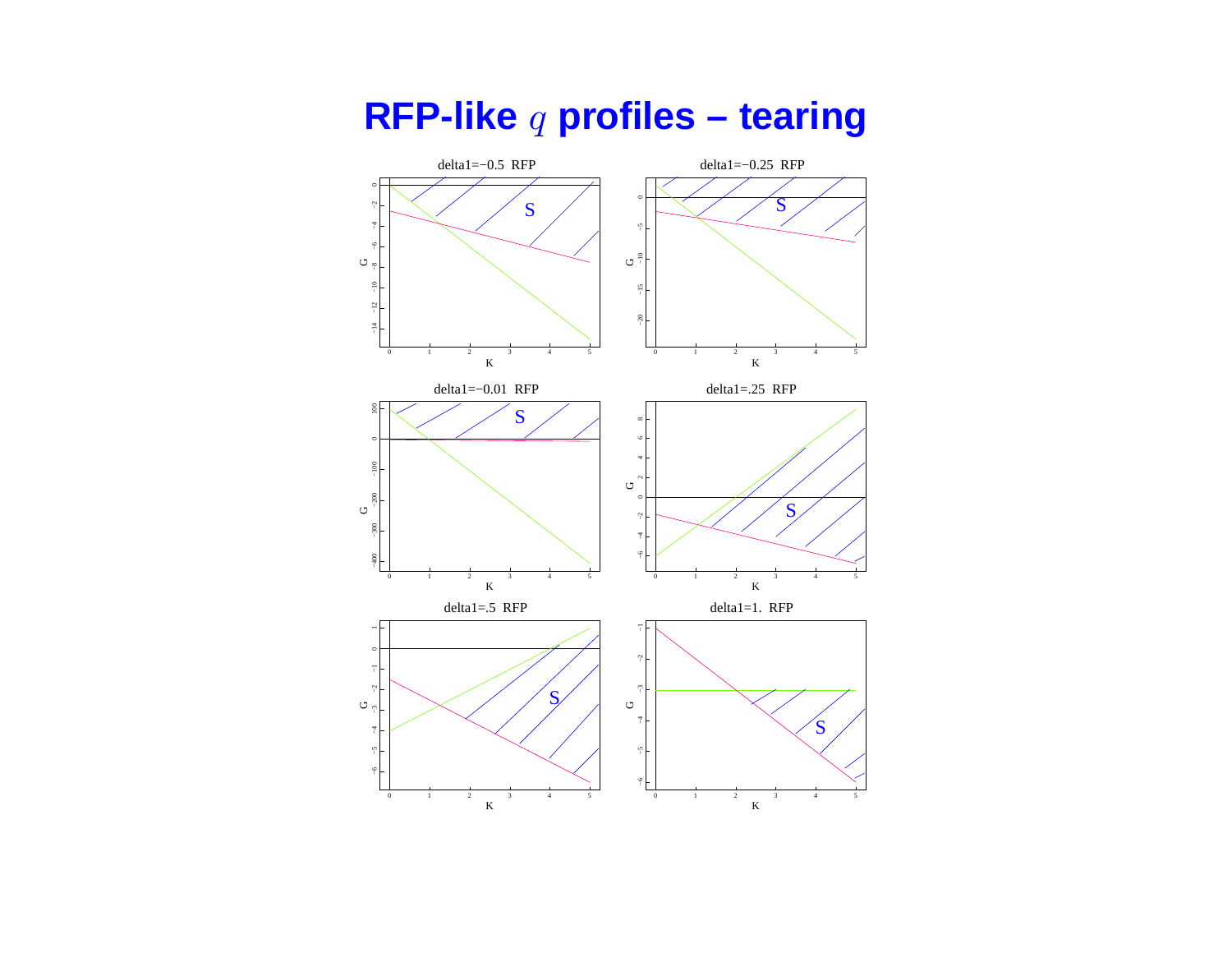### **Finally, ideal plasma resonant modes (RFP)**

Plasma resistive layer at  $r = r_t$ 

Jump in j or in p at  $r = a$ 

Resistive wall at  $r = r_w$ 

Control at  $r = r_c$ 

$$
\begin{bmatrix}\n\Delta_1 - \gamma \tau_t & l_{12} & 0 \\
l_{21} & \Delta_2 + \frac{\hat{\beta}}{1 + \rho \gamma^2 / F_a^2} & l_{23} \\
0 & l_{32} (1 - l_{34} K) & \Delta_3 - \gamma \tau_w - l_{34} (G - l_{33}^{(-)} K)\n\end{bmatrix}\n\begin{bmatrix}\n\alpha_1 \\
\alpha_2 \\
\alpha_3\n\end{bmatrix} = 0
$$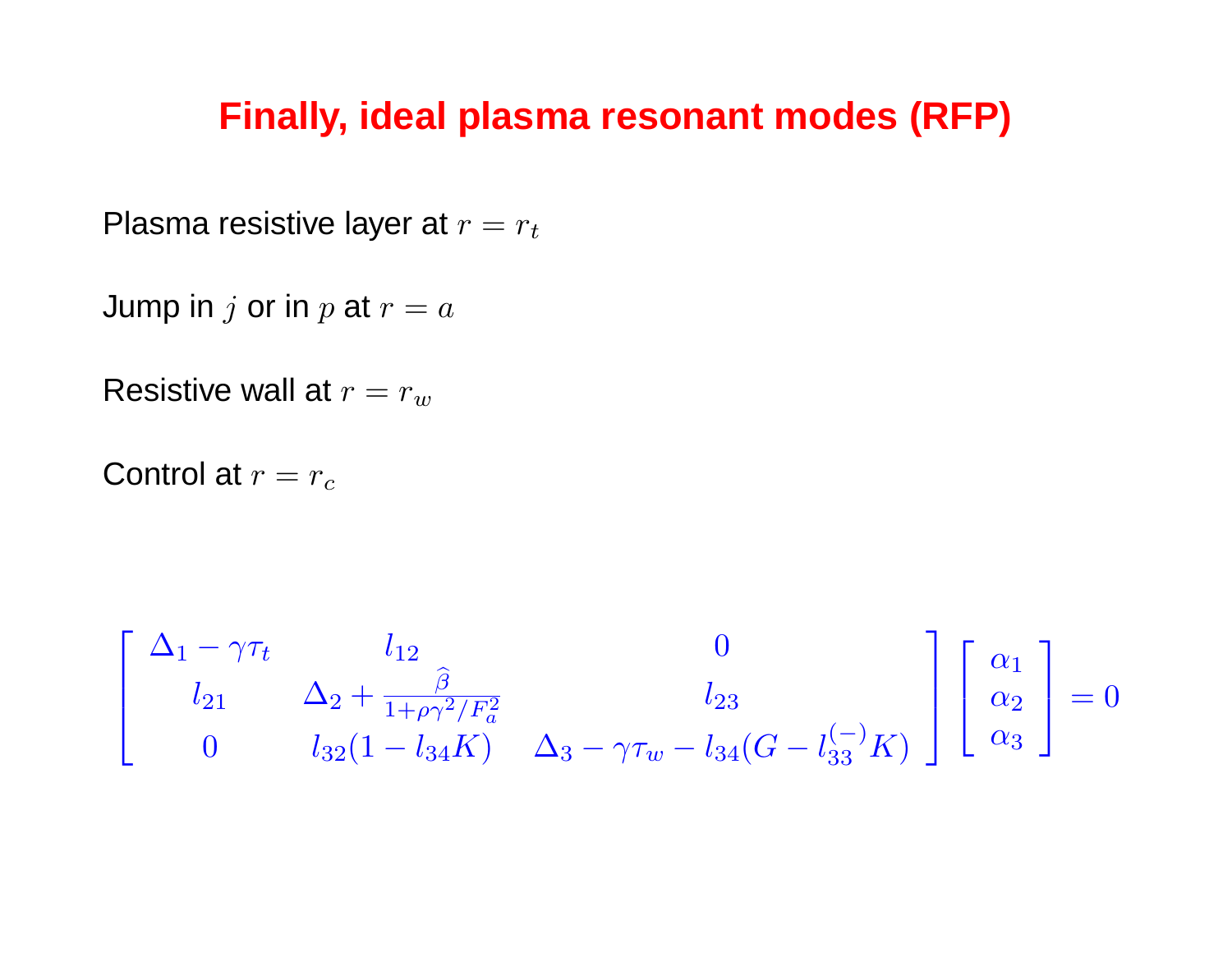

No possibility of stabilization for  $\widehat{\beta}$  $> 2$  (above wall stabilization)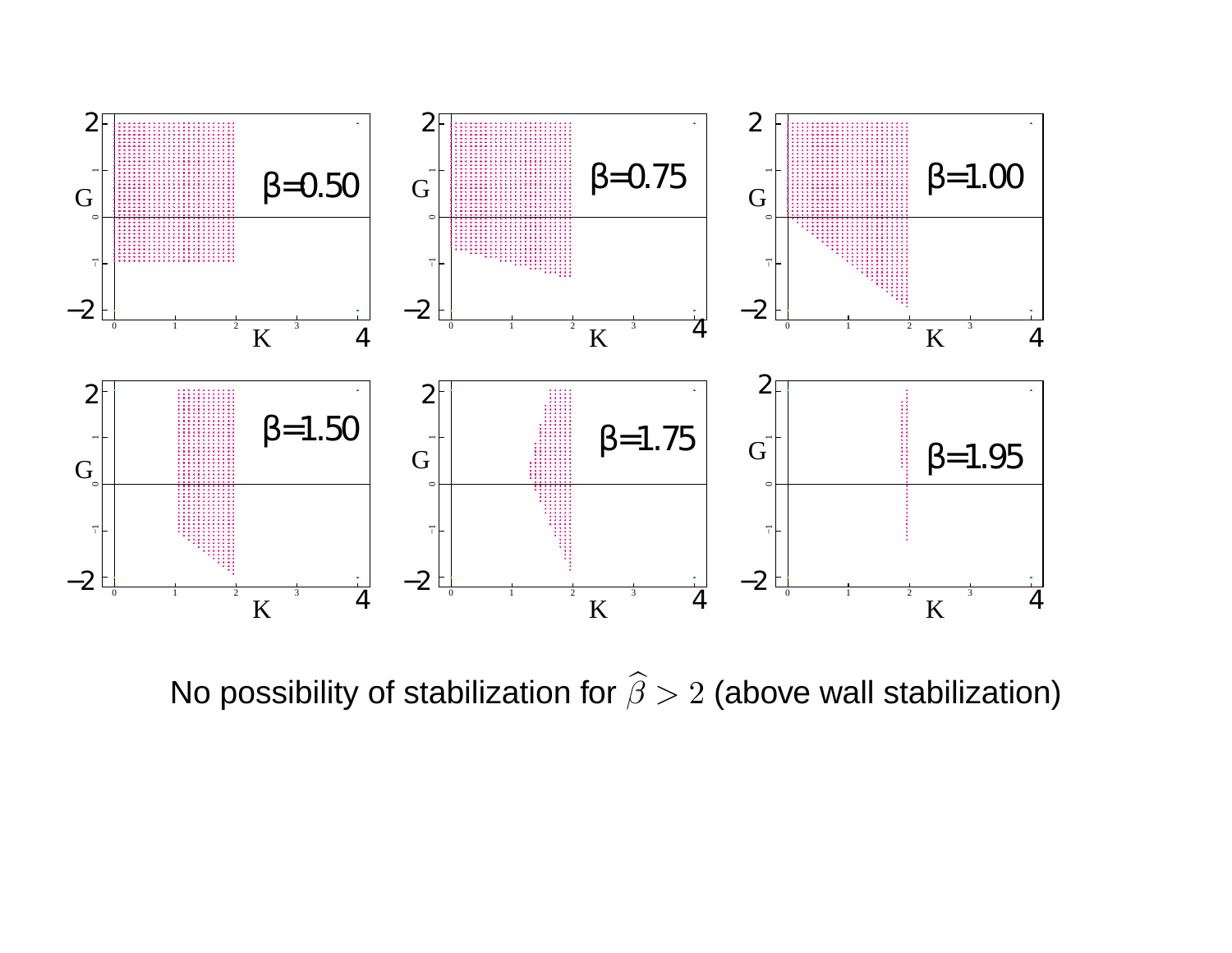# **Summary**

- Tearing modes (tokamak or RFP): linear feedback sensing radial magnetic field and tangential field can stabilize the tearing mode below **and above** the threshold for stability with <sup>a</sup> PC wall. Some relation with virtual wall of Bishop ('89), when  $Re(\omega) = 0$ .
- $\bullet$  Increasing  $\tau_w/\tau_t$  (making wall more conducting) increases the range  $(K,G)$ of stability for  $\Delta_1 < 0$  ... **decreases(!)** the range for  $\Delta_1 > 0$ . Easy to understand.
- Using radial field and **external** tangential field can stabilize for ∆<sup>1</sup> <sup>&</sup>lt; 0 but not for  $\Delta_1 > 0$ .
- Resonant or non-resonant ideal modes: can stabilize below threshold for stability with PC wall, but **not** above.
- $\bullet$  Applications: stabilizing all the  $m=1$  modes in RFPs but one single helicity or quasi-single helicity; controlling the amplitude of  $m = 0$  modes to